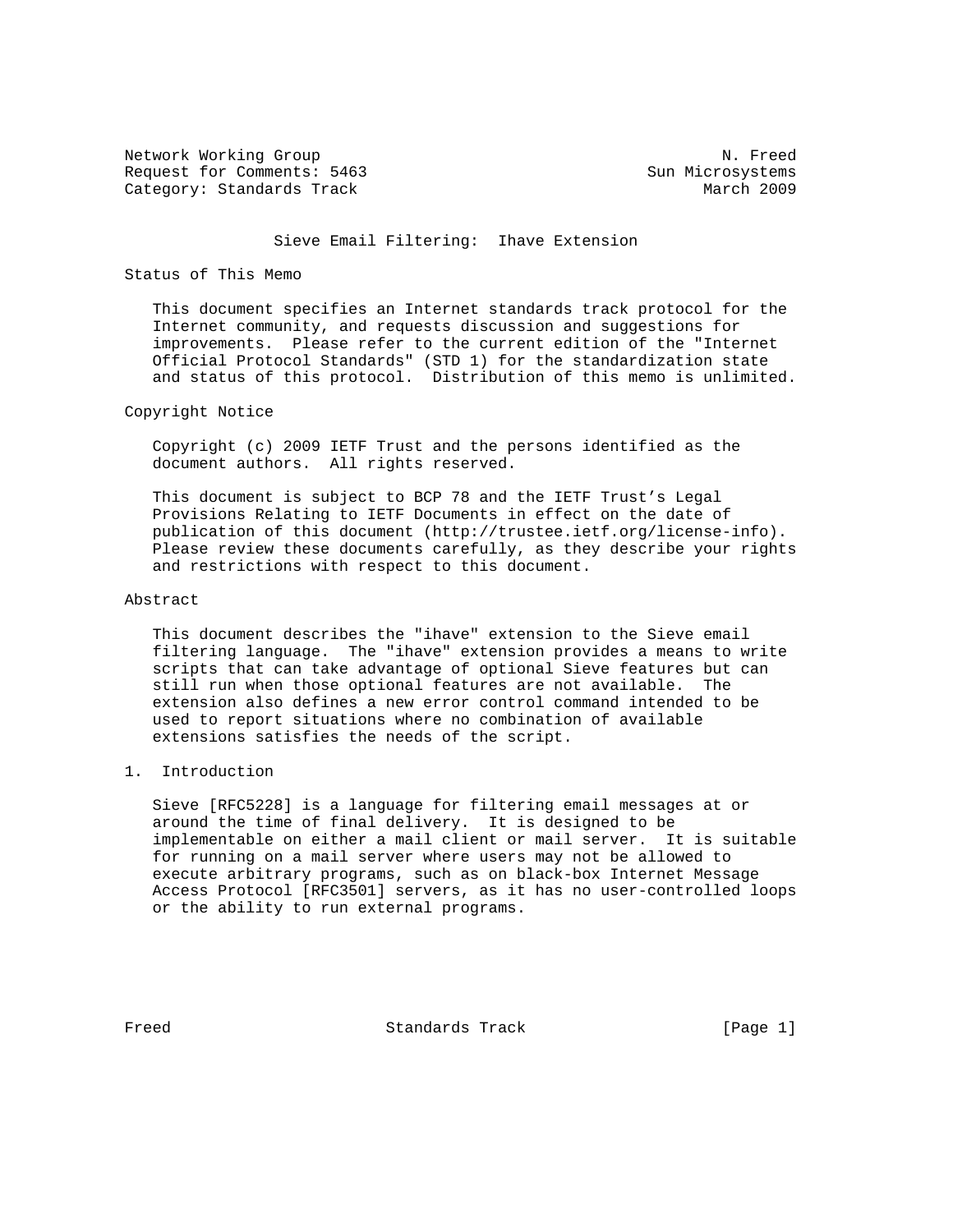Various sieve extensions have already been defined, e.g., [RFC5229], [RFC5230], [RFC5231], [RFC5232], [RFC5233], [RFC5235], and many more are sure to be created over time. Sieve's require clause is used to specify the extensions a particular sieve needs; an error results if the script's require clause calls for an extension that isn't available. This mechanism is sufficient in most situations. However, there can be cases where a script may be able to take advantage of an extension if it is available but can still operate if it is not, possibly with some degradation of functionality. Cases can also arise where a script would prefer one extension but can employ a different one if the first one is not available.

 The "ihave" extension provides a means to write scripts that make use of extensions only when they are actually available. It defines a new "ihave" test that takes a list of capability names as an argument and succeeds if and only if all of those capabilities are present. Additionally, specification of the "ihave" extension in the require clause disables parse-time checking of extension use in scripts; run time checking must be used instead. This makes it possible to write portable scripts that can operate in multiple environments making effective use of whatever extensions are available even though differing sets of extensions are provided in different places.

 The "ihave" extension also defines a new error control command. An error causes script execution to terminate with the error message given as the argument to the error control.

2. Conventions Used in This Document

 The key words "MUST", "MUST NOT", "REQUIRED", "SHALL", "SHALL NOT", "SHOULD", "SHOULD NOT", "RECOMMENDED", "MAY", and "OPTIONAL" in this document are to be interpreted as described in [RFC2119].

 The terms used to describe the various components of the Sieve language are taken from Section 1.1 of [RFC5228].

3. Capability Identifiers

 The capability string associated with the extension defined in this document is "ihave".

4. Ihave Test

Usage: ihave <capabilities: string-list>

 The "ihave" test provides a means for Sieve scripts to test for the existence of a given extension prior to actually using it. The capabilities argument to "ihave" is the same as the similarly-named

Freed Standards Track [Page 2]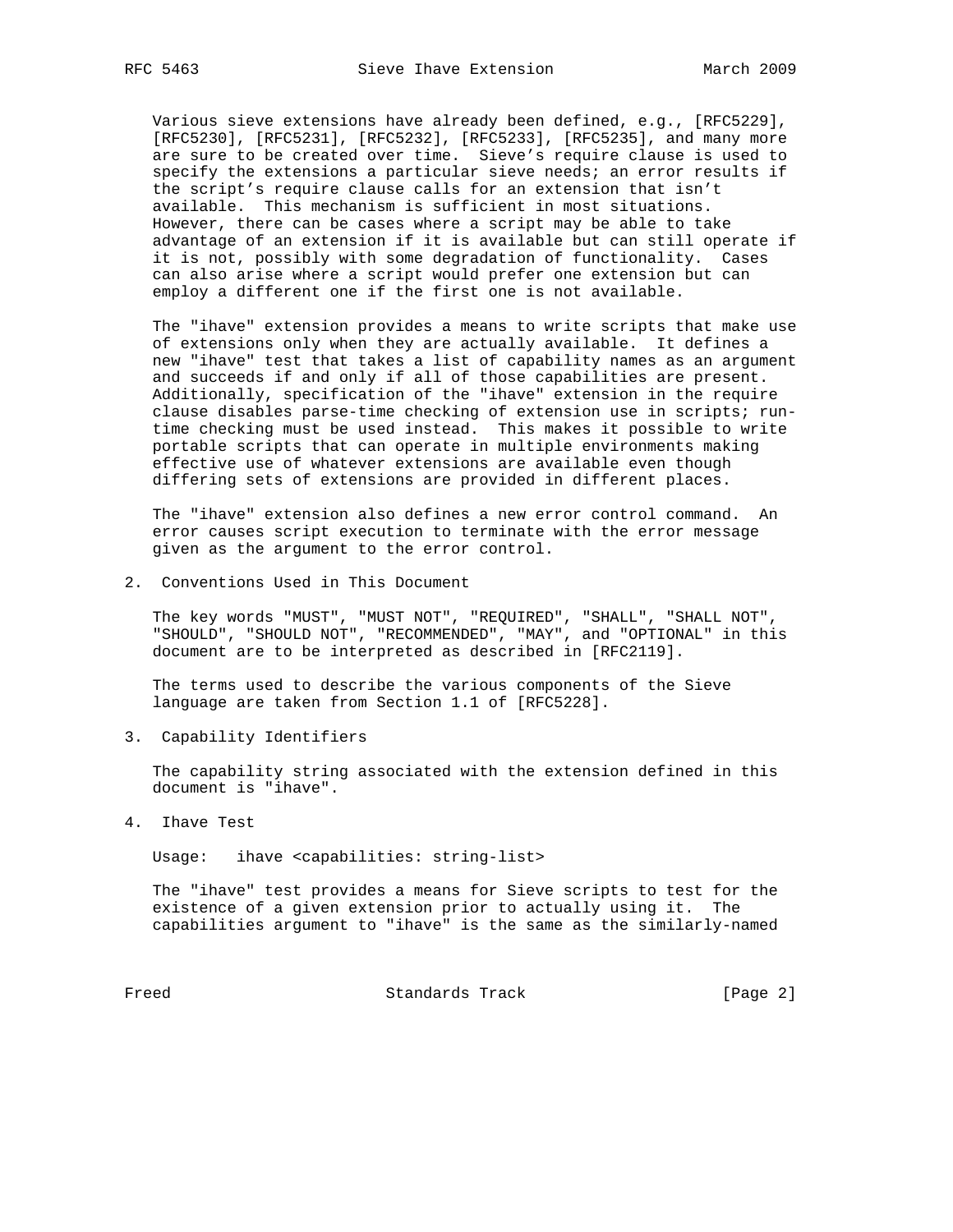argument to the require control statement: It specifies the names of one or more Sieve extensions or comparators. The "ihave" test succeeds if all the extensions specified in the capabilities list are available to the script.

 Unlike most Sieve tests, "ihave" accepts no match or comparator arguments. The type of match for "ihave" is always ":is" and the comparator is always "i;octet".

 The strings in the capabilities list are constant strings in the context of Sieve variables [RFC5229]. It is an error to pass a non constant string as an argument to "ihave".

 The Sieve base specification demands that all Sieve extensions used in a given script be specified in the initial require control statement. It is an error for a script to call for extensions the interpreter doesn't support or to attempt to use extensions that have not been listed in the script's require clause. Using "ihave" changes Sieve interpreter behavior and the underlying requirements in the following ways:

- 1. Use of a given extension is allowed subsequent to the successful evaluation of an "ihave" test on that extension all the way to the end of the script, even outside the block enclosed by the "ihave" test. In other words, subsequent to a successful "ihave", things operate just as if the extension had been specified in the script's require clause. The extension cannot be used prior to the evaluation of such a test and a run-time error MUST be generated if such usage is attempted. However, subsequent use of that extension may still need to be conditionally handled via an "ihave" test to deal with the case where it is not supported.
- 2. Sieve interpreters normally have the option of checking extension use at either parse time or execution time. The specification of "ihave" in a script's require clause changes this behavior: Scripts MUST either defer extension checking to run time or else take the presence of "ihave" tests into account at parse time. Note that since "ihave" can be used inside of "anyof", "allof", and "not" tests, full parse-time checking of "ihave" may be very difficult to implement.
	- 3. Although it makes little sense to do so, an extension can be specified in both the require control statement and in an "ihave" test. If this is done and the extension has been implemented, the extension can be used anywhere in the script and an "ihave" test of that extension will always return true.

Freed Standards Track [Page 3]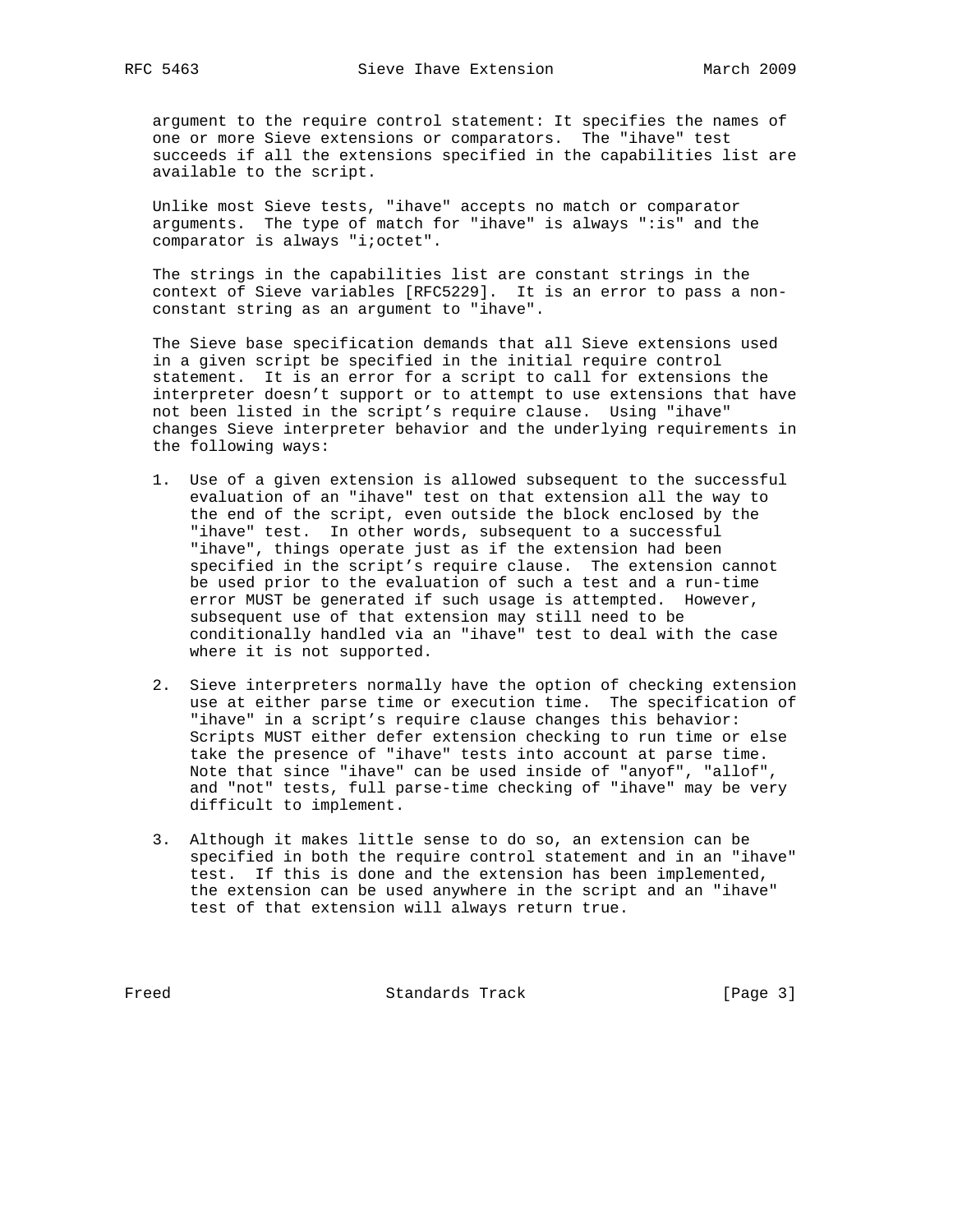- 4. The "ihave" test accepts a list of capabilities. If any of the specified capabilities are unavailable, the test fails and none of the capabilities are enabled.
- 5. The Sieve base specification does not require that interpreters evaluate arguments in any particular order or that test evaluation be short-circuited. If "ihave" is enabled, the interpreter MUST short-circuit tests, i.e., not perform more tests than necessary to find the result. Additionally, evaluation order MUST be left to right if "ihave" is enabled.

 The "ihave" extension is designed to be used with other extensions that add tests, actions, comparators, or arguments. Implementations MUST NOT allow it to be used with extensions that change the underlying Sieve grammar, or extensions like encoded-character [RFC5228], or variables [RFC5229] that change how the content of Sieve scripts are interpreted. The test MUST fail and the extension MUST NOT be enabled if such usage is attempted.

5. Error Control

Usage: error <message: string>

 The error control causes script execution to terminate with a run time error. The message argument provides a text description of the error condition that SHOULD be included in any generated report regarding the error. Section 2.10.6 of [RFC5228] describes how run time errors are handled in Sieve.

 Note that the message argument, like all Sieve strings, employs the UTF-8 charset and can contain non-US-ASCII characters. This must be taken into consideration when reporting script errors.

 The error control is included as part of the "ihave" extension so that it is unconditionally available to scripts using ihave.

6. Security Considerations

 A potential security issue with Sieve scripts is that when a script fails to run due to the lack of some extension, it may fail to block dangerous email. The "ihave" extension makes it possible to improve script portability and generality, which may improve the overall security provided by Sieve.

 Script robustness aside, ihave is essentially a more flexible variant of Sieve's existing require mechanism. As such, it does not add any additional capabilities to a Sieve implementation that could create

Freed Standards Track [Page 4]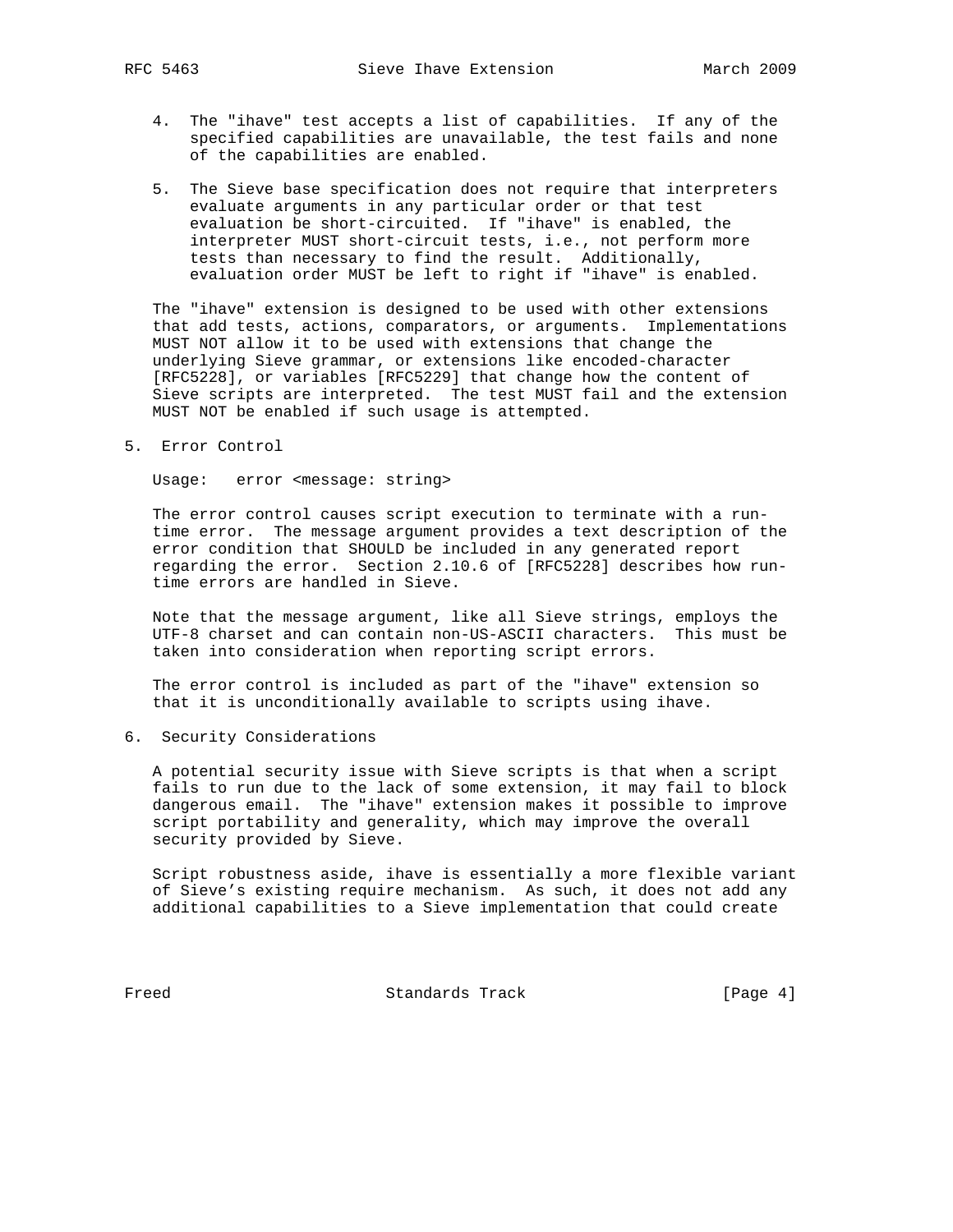security issues. Of course, all of the security considerations given in the base Sieve specification and in any extensions that are employed are still relevant.

7. IANA Considerations

 The following template specifies the IANA registration of the Sieve extension specified in this document:

 To: iana@iana.org Subject: Registration of new Sieve extension

 Capability name: ihave Description: The "ihave" extension provides a means to write scripts that make use of other extensions only when they are actually available. RFC number: RFC 5463 Contact address: Sieve discussion list <ietf-mta-filters@imc.org>

#### 8. References

8.1. Normative References

 [RFC2119] Bradner, S., "Key words for use in RFCs to Indicate Requirement Levels", BCP 14, RFC 2119, March 1997.

 [RFC5228] Guenther, P. and T. Showalter, "Sieve: An Email Filtering Language", RFC 5228, January 2008.

## 8.2. Informative References

- [RFC3501] Crispin, M., "INTERNET MESSAGE ACCESS PROTOCOL VERSION 4rev1", RFC 3501, March 2003.
- [RFC5229] Homme, K., "Sieve Email Filtering: Variables Extension", RFC 5229, January 2008.
- [RFC5230] Showalter, T. and N. Freed, "Sieve Email Filtering: Vacation Extension", RFC 5230, January 2008.
- [RFC5231] Segmuller, W. and B. Leiba, "Sieve Email Filtering: Relational Extension", RFC 5231, January 2008.
- [RFC5232] Melnikov, A., "Sieve Email Filtering: Imap4flags Extension", RFC 5232, January 2008.
- [RFC5233] Murchison, K., "Sieve Email Filtering: Subaddress Extension", RFC 5233, January 2008.

Freed Standards Track [Page 5]